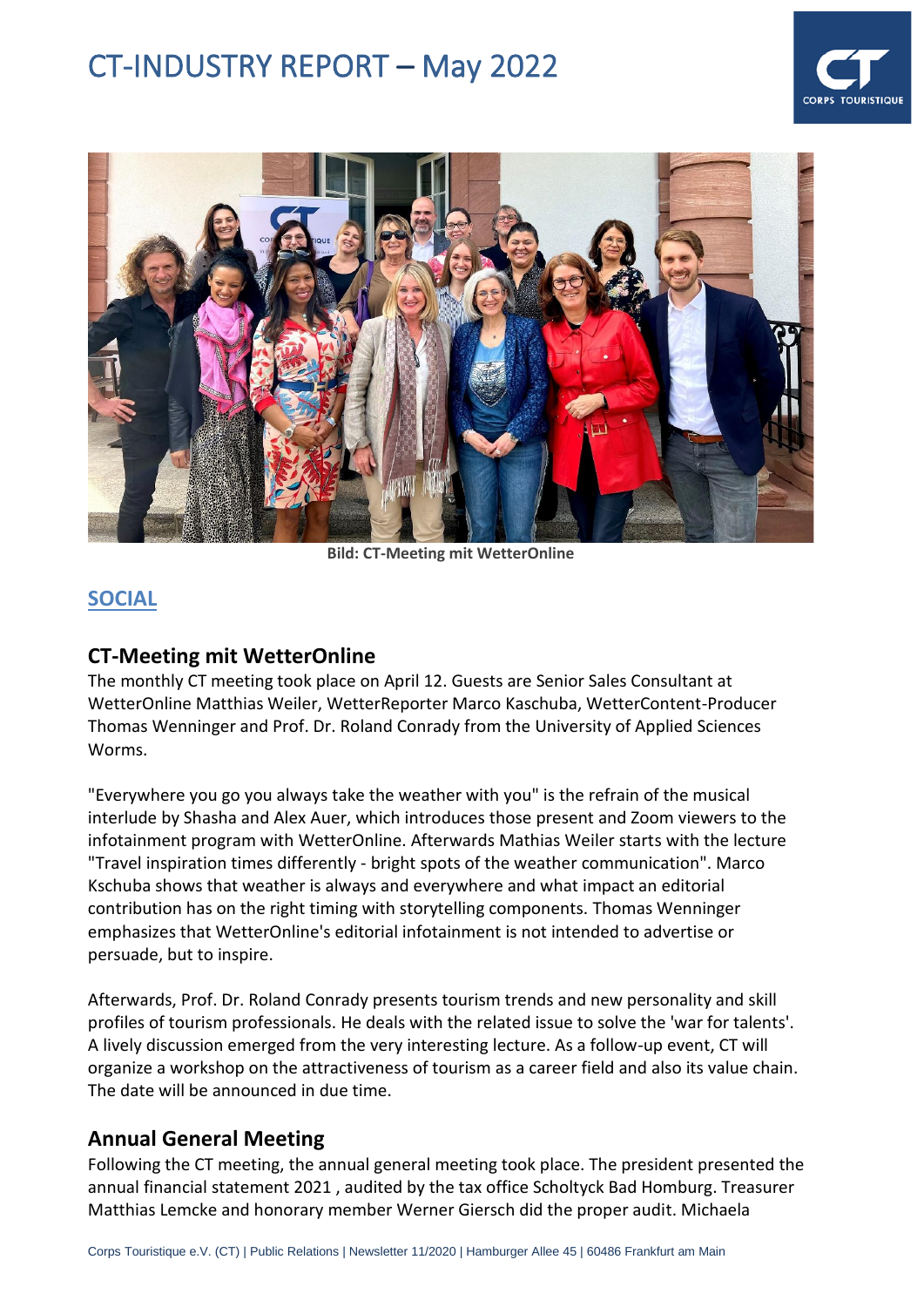

Hempel, board member read the letter of Mr. Giersch and made a motion for discharge. The motion was passed unanimously.

The board has made a motion to increase the membership fee for 2023 (Ordinary members 400 Euro; Extraordinary members 550 Euro). The motion was approved with one rejection (Dominican Republic) and 2 abstentions (Tunisia and Ireland). The resolution was passed by a majority as participants also voted in favor of the motion via Zoom.

## **Union der Wirtschaft – meeting with tourism delegates in the Bundestag**

Claudia Müller as tourism coordinator of the German government knows very well about issues of development policy and tourism. A very harmonious meeting with politicians to evaluate a constructive cooperation. Corps Touristique is a member of the advisory board of the think tank and represents the interests of foreign tourism boards in Germany.



## **STUDYS AND UPDATES**

#### **Business travel: Almost three quarters want more sustainability**

According to a survey of 1,000 business travelers in Germany by TravelPerk, almost threequarters of respondents think the government should invest more in offering sustainable means of transport. In addition, 57 percent of respondents believe that short-haul flights of less than 400 kilometers should be abolished. Subsidies for the aviation industry from the federal government are rejected by 54 percent. The last two survey results are astonishing simply because, according to the study, the airplane is the preferred mode of transportation for 43 percent of business travelers, followed by the car (39%). Only 15 percent regularly travel by train for business. One possible explanation for this is that, surprisingly, only 21 percent of business trips take place within Germany. In comparison, every second business trip leads to other European countries (50%). [TravelPerk](https://newslettertogo.com/om24s5if-noljjvcg-tjvylk47-azh)

## **Ukraine war does not dampen booking growth so far**

Germans are finally looking to travel again after two years of pandemic despite the Ukraine war, data from market researchers Travel Data & Analytics (TDA) for March shows. The minus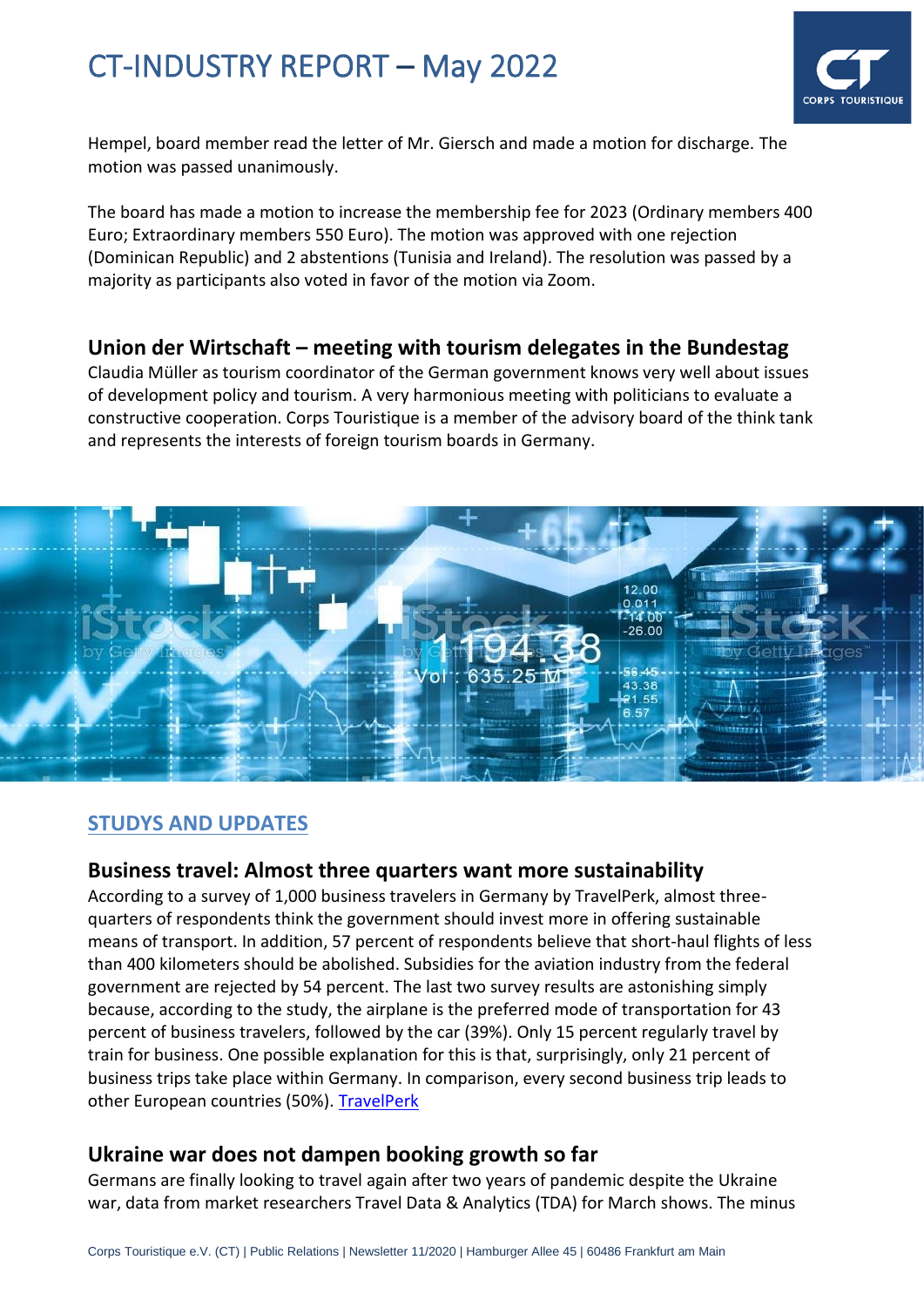

to the pre-Corona period melts to about one third. Last-minute business is fueling hopes that the industry can continue to catch up. [Counter vor9](https://mail.countervor9.de/i/F8XHD_dBStow0FrwkeLYX_fV7CaKrlV_eBq_c_WXT9g)

## **This is how the travel year 2022 will be**

More and more countries are lifting their travel restrictions. This also gives travelers from Germany hope for a rollicking vacation year in 2022, a trend that online travel agent Opodo has taken as an opportunity in its latest study and, together with independent survey institute OnePoll, asked how Germans feel about traveling after the past two Covid-19 years.

Visiting friends: Nowhere do we feel more at home than with the people we hold dear. The results show the longing to see loved ones again in a boisterous vacation atmosphere after the past Covid-19 years is great: more than 40 percent of respondents said they wanted to share time with their loved ones while traveling. The Millenials and Gen Z generations in particular like to combine vacations with quality time with friends and family.

Recharging: For the vast majority of German respondents (81 percent), vacations are all about wellness, self-care and relaxation. As recently as 2020, this figure was only 10 percent in the survey results, far behind a classic beach vacation (38 percent) or an active vacation in the unspoiled expanses of nature. Others, on the other hand, need the thrill and are also looking for new challenges when traveling (42 percent)[.Tageskarte.io](https://www.tageskarte.io/tourismus/detail/so-wird-das-reisejahr-2022-1.html?utm_campaign=nl4663&utm_medium=email&utm_source=newsletter)

#### **Germany remains number one business travel destination**

Even in the crisis, Germany remains the most important business travel destination within Europe. This is shown by the latest Meeting and Event Barometer. At the same time, the events and meetings industry expects demand to rise in the coming years. The development of hybrid events shows that live events nevertheless have a future. For these, the proportion of attendees who participated in the event on site rose from 12.4 percent in 2020 to 33.7 percent last year. [FVW](https://www.fvw.de/businesstravel/mice/meeting--und-event-barometer-deutschland-bleibt-geschaeftsreiseziel-nummer-eins-225711?utm_source=%2Fmeta%2Fnewsletter%2Ffvwammorgen&utm_medium=newsletter&utm_campaign=nl4607&utm_term=160de028eaacebc059bd8b03e3a9cc09)

#### **Germans' desire to travel continues unabated**

Around 80 percent of Germans long for a vacation, and for 65 percent, safety and flexibility are top priorities when traveling. And for 40 percent, vacation planning helps them take their mind off Corona. Among younger people (18 to 35 years old), almost three-quarters appreciate traveling much more than before since Corona, according to a survey of 1,000 Germans conducted by insurance company Hanse Merkur in early March. [FVW](https://www.fvw.de/touristik/vertrieb/hanse-merkur-reiseumfrage-wie-deutsche-urlauber-auf-nummer-sicher-gehen-225307)

## **Germans want to go abroad again**

This was the result of a Yougov survey published on Wednesday. The client was the Bavarian leisurewear manufacturer Schöffel in Schwabmünchen. According to the survey, 34 percent of the 2029 respondents want to spend their vacations in Europe, 10 percent outside Europe. A total of 48 percent answered that they wanted to spend their main vacation in their own home region or at least in Germany. The survey was therefore representative, but according to Schöffel, only "outdoor enthusiasts" were asked - in other words, people who hike, cycle or otherwise enjoy being out in the fresh air. [FVW](https://www.fvw.de/touristik/datenanalyse/repraesentative-umfrage-deutsche-urlauber-wollen-wieder-in-ausland-225449?utm_source=%2Fmeta%2Fnewsletter%2Ffvwammorgen&utm_medium=newsletter&utm_campaign=nl4562&utm_term=984f4a0b1f80072f8710e3b9f7bb3931&crefresh=1)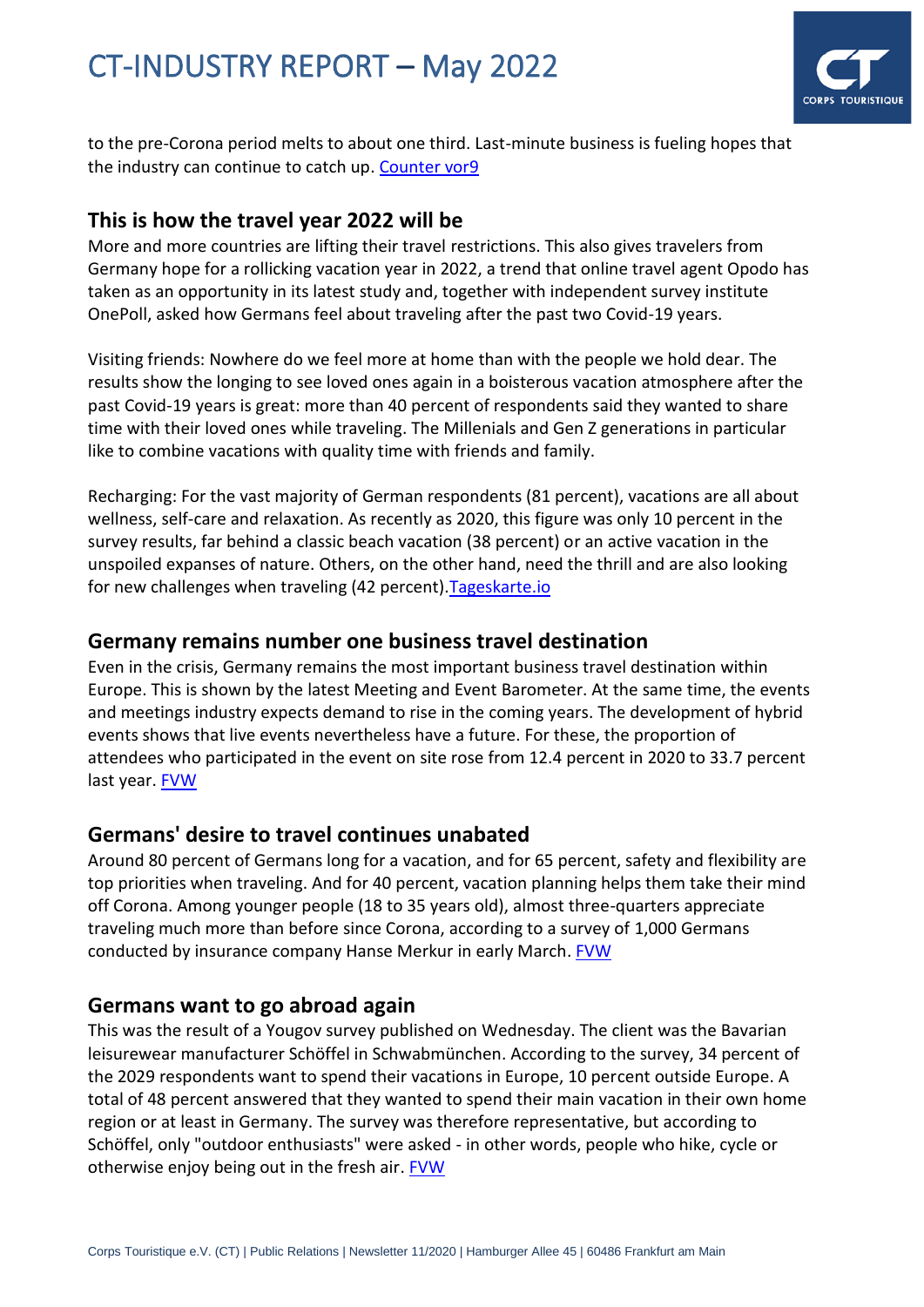

## **Generation Z has high expectations of service on the road**

One in three wants to spend more money on travel this year than before the pandemic. This is particularly true of young people between the ages of 18 and 24, where one in two has a higher travel budget than before Corona. At the same time, 80 percent of Generation Z respondents expect faster and more flexible customer service. They expect better support when booking and at the vacation destination, according to a Yougov survey of 2,000 Germans. [Hogapage](https://mail.hotelvor9.de/i/1PwCOSGs3KUFyrCYZwd7PZ95b3ifbRFjMALDhx_SDlU)

## **Positive forecast for global tourism**

Based on a joint survey, market researchers from Statista Q and ITB predict a 48 percent yearon-year increase in global tourism to a sales volume of 586 billion euros. In 2023, the industry will exceed the pre-crisis level by five percent with 696 billion euros, according to the optimistic forecast. [Tip-Online](https://mail.reisevor9.de/i/tPYbuBwOs4TH4Zg7v74IIJReG0Ad5U7-65MOZ4KOReM)

## **CURRENT TOPICS**

## **UNWTO suspends Russia**

The United Nations World Tourism Organization has decided to suspend Russia because of the Russian war on Ukraine. The country's membership will be suspended with immediate effect, the UN specialized agency announced after a vote by the majority of its member countries. With this, the UNWTO preempts Russia, which wanted to avoid expulsion through voluntary withdrawal. [Tip Online](https://mail.countervor9.de/i/AElrRgMsPT1QGMLQX3rTwLXPn1eE3mhVr22NSSqfPwc)

## **High prices threaten demand for vacation flights**

In the wake of rising air fares, it can be assumed that part of the potential clientele for vacation flights will be lost, believes Eric Heymann, mobility expert at Deutsche Bank Research. In the short term, the oil price is the decisive factor for ticket prices, in the medium term the EU regulation on climate protection. Airlines have largely exhausted cost-cutting measures such as optimized flight schedules, larger aircraft and the abolition of free catering. There is therefore no way around higher prices. [FAZ](https://mail.reisevor9.de/i/kHHBLtYJKaxsy-Pbu_AoLNgS6yuBU_rX-R3TbLu18nk)

## **Ukraine war, lockdowns in China, embargo - the economic risks for the German economy**

Economic output in the first quarter grew by 0.2 percent, as announced by the Federal Statistical Office. The Corona pandemic and disrupted supply chains had caused gross domestic product (GDP) to fall by 0.3 percent in the fourth quarter of 2021. The slight growth in the first quarter was mainly due to higher investments, the Wiesbaden-based statisticians explained. However, foreign trade is putting the brakes on growth: "Since the end of February, the economic impact of the war in Ukraine has been affecting economic development." The full impact of the war, however, would not become apparent until the second quarter[.Handelsblatt](https://www.handelsblatt.com/politik/konjunktur/nachrichten/konjunktur-ukraine-krieg-lockdowns-in-china-embargo-die-konjunkturrisiken-der-deutschen-wirtschaft/28289774.html?utm_campaign=hb-update&utm_content=03052022&utm_medium=nl&utm_source=red)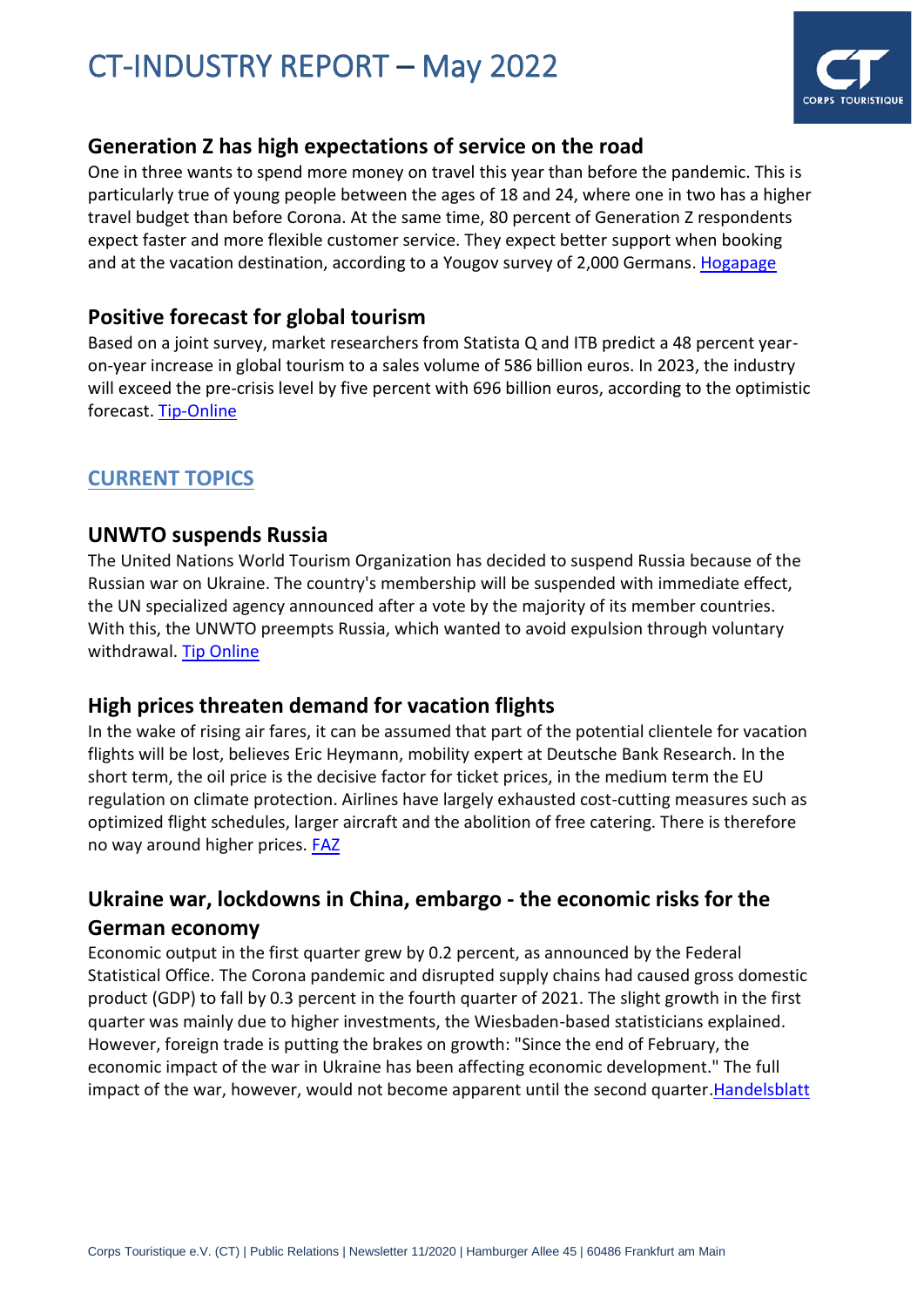

## **Fake valuations remain a huge problem**

Three out of four purchase decisions are made on the basis of valuations. But what if more and more of them are fake? Holidaycheck manager Georg Ziegler (photo) is fighting in court against agencies that sell reviews, and winning. But the fake providers carry on blithely. [Counter vor9](https://mail.countervor9.de/i/EOVDnA2ZGDsn1GINhfV_S0zzE4fiS_G9tgChAqjmqUE)

#### **Rising prices deal heavy blow to consumer climate**

Consumer sentiment again deteriorated significantly in April, according to the GfK Consumer Climate Index. Consumers are currently even more pessimistic than they were during the first Corona lockdown in the spring of 2020. This applies to expectations regarding the economy and income as well as propensity to buy. GfK consumer expert Rolf Bürkl cites "the Ukraine war and high inflation" as reasons. [GfK](https://mail.hotelvor9.de/i/qouyfwYww4_4ZtssdV2IajwlaTPx6ANb1UuE9CMfXow)

## **Hybrid business events are on the rise**

Trade fairs, conferences, congresses and events are increasingly taking place on site again in Germany, the latest Meeting & Event Barometer shows. However, the key figures for 2021 also confirm that hybrid and virtual formats are here to stay, as is sustainable event planning. [Hotel](https://mail.hotelvor9.de/i/6o1HqEoHjSuKaSo3HwMnjm5l1Kbx5qi2Lp6oztTG-pE)  [vor9](https://mail.hotelvor9.de/i/6o1HqEoHjSuKaSo3HwMnjm5l1Kbx5qi2Lp6oztTG-pE)

## **Business climate brightens surprisingly in April**

"After the initial shock of the Russian attack, the German economy is showing resilience," says Ifo President Clemens Fuest. In April, executives assessed the business situation and outlook for the coming six months somewhat more optimistically than recently. The business climate improved significantly in the hospitality industry in particular. [Ifo](https://mail.reisevor9.de/i/Yh1dpIFk12O9pH66SDdc2BRu3BKpK8o1iIR6Vg9B7tc)

#### **More and more consumers want to cut back on consumption**

According to a consumer survey, just under a third of Germans are planning to cut back on nonessential spending. 44 percent would be prepared to change their vacation plans or even cancel them completely. 50 percent of consumers would cut back on restaurant visits and clothing and accessories if necessary. 46 percent of respondents would hold back on major purchases such as a new car or furniture. [FVW](https://mail.reisevor9.de/i/4JNKpOSHhx-7WALwETf0FUZqfolZcx8SkSydb2MBoco)

## **WTTC predicts 126 million new jobs in tourism**

The World Travel and Tourism Council sees the global travel industry growing at an annual rate of 5.8 percent through 2032. This means that tourism growth will be more than twice as high as that of the global economy. Within ten years, 126 million new jobs are expected to be created; the travel industry will then account for more than eleven percent of global value added, according to the forecast. [WTTC](https://mail.reisevor9.de/i/ySJPlUntPAggrTNZUqsK99v2SPhlcILiBukygPLsd_w)

## **Tourism and hotel industry invest more in advertising again**

Travel and tourism companies in Germany invested 95 and 153 percent more in advertising in the first quarter than in the same period last year. Advertising sales by the hotel and catering industry rose by 25 percent year-on-year. Hotels and restaurants spent 89 million euros, tourism companies 71 million euros and tourist offices 64 million euros. [Meedia](https://mail.hotelvor9.de/i/Nv3rfmu1EzB5u1ndNmD2n--6SxBYZLYWJBV49b02F4M)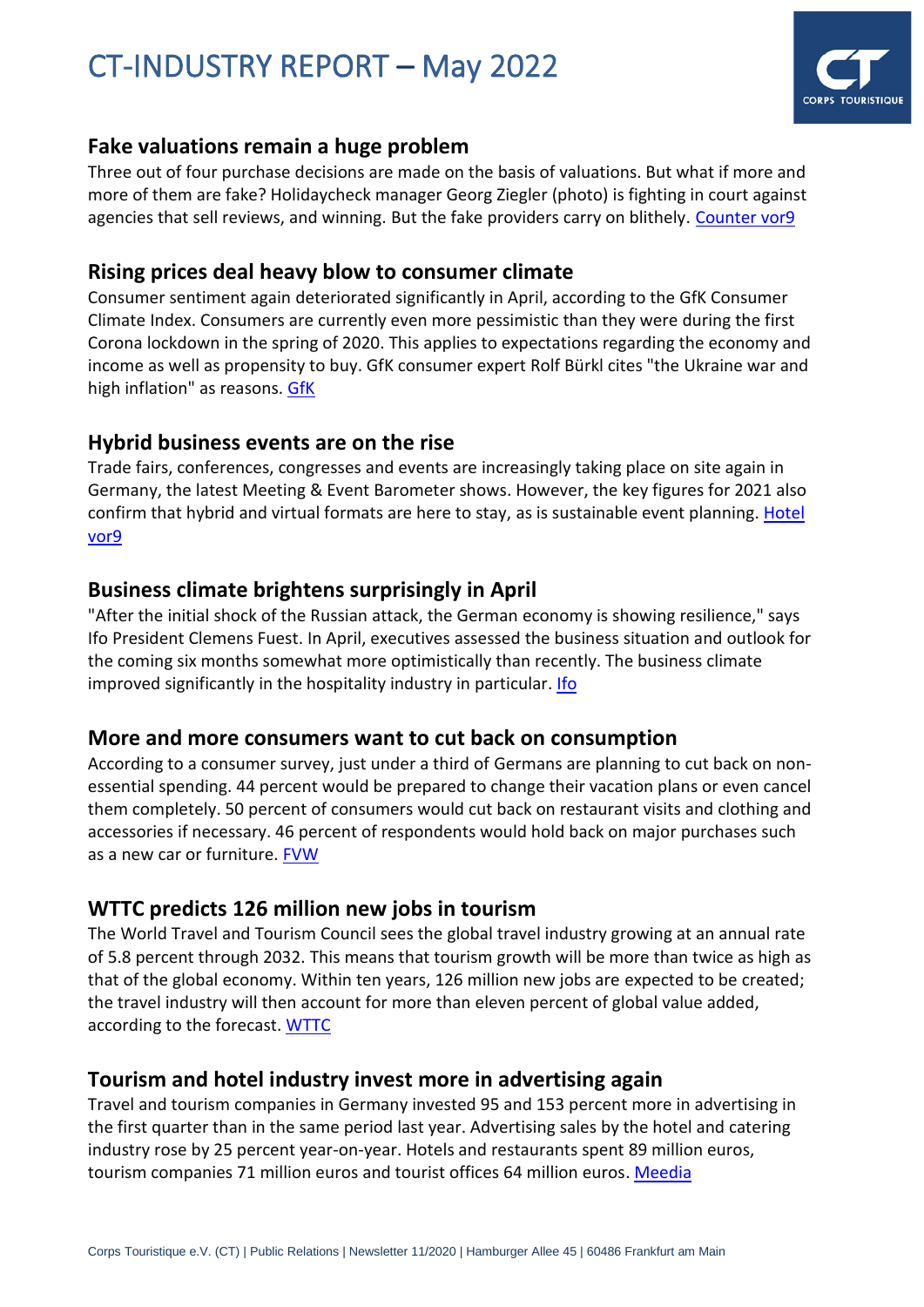

## **What the EU plans to do with tourism**

"Transition paths" - that's what the EU calls its biggest transformation program for Europe's economy to date. It starts with the tourism industry. Tourism, of all things! Two years ago, the European Union (EU) decided on its new economic strategy: as many sectors as possible are to become greener, more digital and more resistant to crises in a massive tour de force. Now the EU has launched the project, which is one of the most ambitious in its existence, with the first "transition path": for tourism. The concrete measures range from a fairer legal regime for short-term rentals to break Airbnb's monopoly to the possibility of booking a trip digitally intermodally - i.e., a one-way ticket for the entire route. There are two main reasons that the EU is beginning its economic transformation in tourism. "First, this industry has been particularly hard hit by the consequences of the pandemic, and second, it is characterized by a relatively complex ecosystem," the EU Commission says. [FVW](https://www.fvw.de/touristik/destination/ehrgeizige-plaene-wie-die-eu-den-tourismus-reformiert-225510?utm_source=%2Fmeta%2Fnewsletter%2Ffvwammorgen&utm_medium=newsletter&utm_campaign=nl4577&utm_term=160de028eaacebc059bd8b03e3a9cc09)

## **WHO warns against rapid relaxations**

The World Health Organization (WHO) is calling on countries to continue rigorously testing people for the virus after relaxing Corona protective measures. "The pandemic is certainly not over," Kate O'Brien, director of WHO's Department of Immunization, said Monday in Geneva. New virus variants could continue to develop, she said. Loosening leads to new waves of infection, O'Brien said. That is not always immediately clear, she said, because many countries now test much less. She called on governments to carefully relax protective measures while monitoring how death rates evolve. [FVW](https://www.fvw.de/touristik/destination/corona-pandemie-nicht-vorbei-who-warnt-vor-schnellen-lockerungen-225412?utm_source=%2Fmeta%2Fnewsletter%2Ffvwammorgen&utm_medium=newsletter&utm_campaign=nl4557&utm_term=160de028eaacebc059bd8b03e3a9cc09)

## **Good prospects for leisure hotel industry**

Rainer Willa, CEO of the consulting firm Hotelpartner, reported at the AHGZ Status Quo forum on four- and five-star hotels rates that were through the roof. At present, style, design, concept and good ratings are particularly important, he said. This allows prices that are "in some cases even better than 2019." For business hotels, on the other hand, he is pessimistic, saying people have become accustomed to video conferencing. "Business travel will only return 60 percent in the long term," Willa said. AHGZ

| <b>DATES</b>   | <b>LOCATION</b> | <b>GUESTS</b>                                |  |
|----------------|-----------------|----------------------------------------------|--|
| May: 05.05     | Online          | Ad Alliance Session Travel um 12:30h         |  |
| May: 11.05     | HOLM/ Flughafen | Panel discussion together with IATA: Climate |  |
|                | Frankfurt       | protection in air transport (14 - 17h)       |  |
|                |                 | The GumGum Mindset Matrix: Cookieless        |  |
| May: 24.05 new | Frankfurt       | Future - reaching advertising consumers      |  |
|                |                 | without personal data                        |  |
|                |                 | Media Impact invites to the Axel Springer    |  |
| June: 21.06    | <b>Berlin</b>   | building. The cross-media brand combines     |  |
|                |                 | BILD, WELT and travelbook, among others.     |  |
| July: 12.07    | Frankfurt       | <b>Ad Alliance</b>                           |  |

## **DATES 2022**